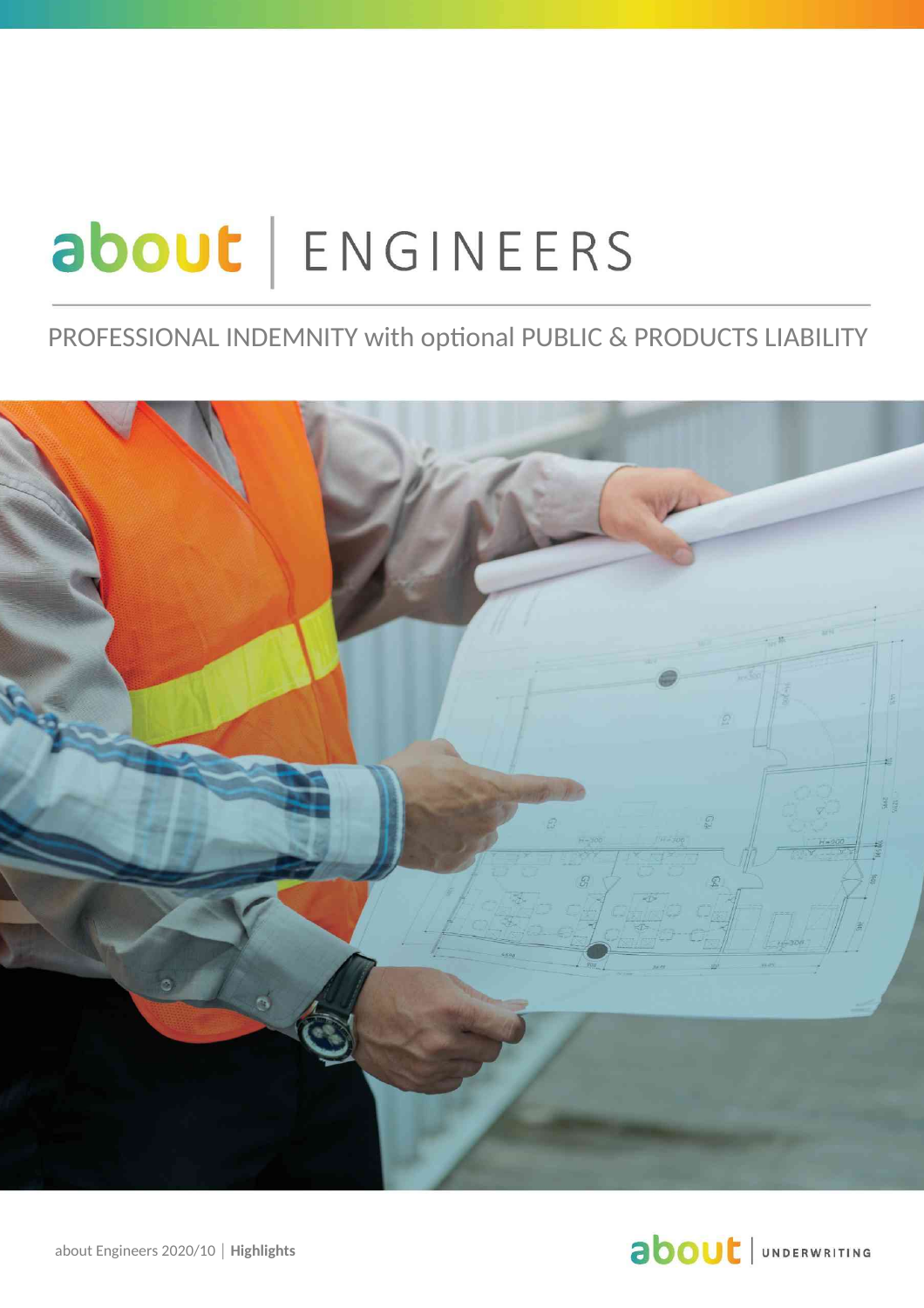## about | ENGINEERS

The **about** Underwriting Engineers policy provides the benefits of two broad liability sections in a single package.

The policy includes Professional Indemnity with optional Public & Products liability offering a tailored solution for consulting engineers of various professions and disciplines. This product is particularly aimed at small to medium sized enterprises, however we can also consider larger risks.

### **APPETITE**

**about** Underwriting's Engineers policy offers broad coverage and caters for an extensive range of engineering disciplines including, but not limited to the following:

• **Acoustic Engineering** • **Chemical Engineering** • **Civil Engineering** • **Drafting Engineers** • **Environmental Engineering** • **Electrical Engineering** • **Fire Engineering** • **Geotechnical Engineering** • **HVAC Engineering**  • **Hydraulic Design/Engineering** • **Mechanical Engineering** • **Mining Engineering** • **Plumbing Engineering** 

• **Product Design Engineering** • **Safety Engineers** • **Structural Engineers** • **Telecommunication Engineers** 

• **Traffic Engineers** 

### **PACKAGE SECTIONS**

**Coverage Section 1 - Professional Indemnity**

Limits up to \$10,000,000 any one claim plus two (2) reinstatements (standard)

**Coverage Section 2 - Public & Products Liability**

Limits up to \$20,000,000 any one claim or series of claims, and in the aggregate for Products Liability

**(Standalone Cyber Liability policies are also available)** 

#### **SECURITY**

**about** Underwriting's specialised products are underwritten by certain underwriters at Lloyd's. Lloyd's is the world's specialist insurance and reinsurance market, bringing together an outstanding concentration of underwriting expertise and talent. Lloyd's enjoys strong financial security supported by excellent ratings. Visit **www.lloyds.com** for more information.

#### **CLAIMS**

In the event of a claim or notification, **about** Underwriting is your first contact point, and we will be present throughout the entire claims process. All **about** Underwriting Engineers' claims are handled locally.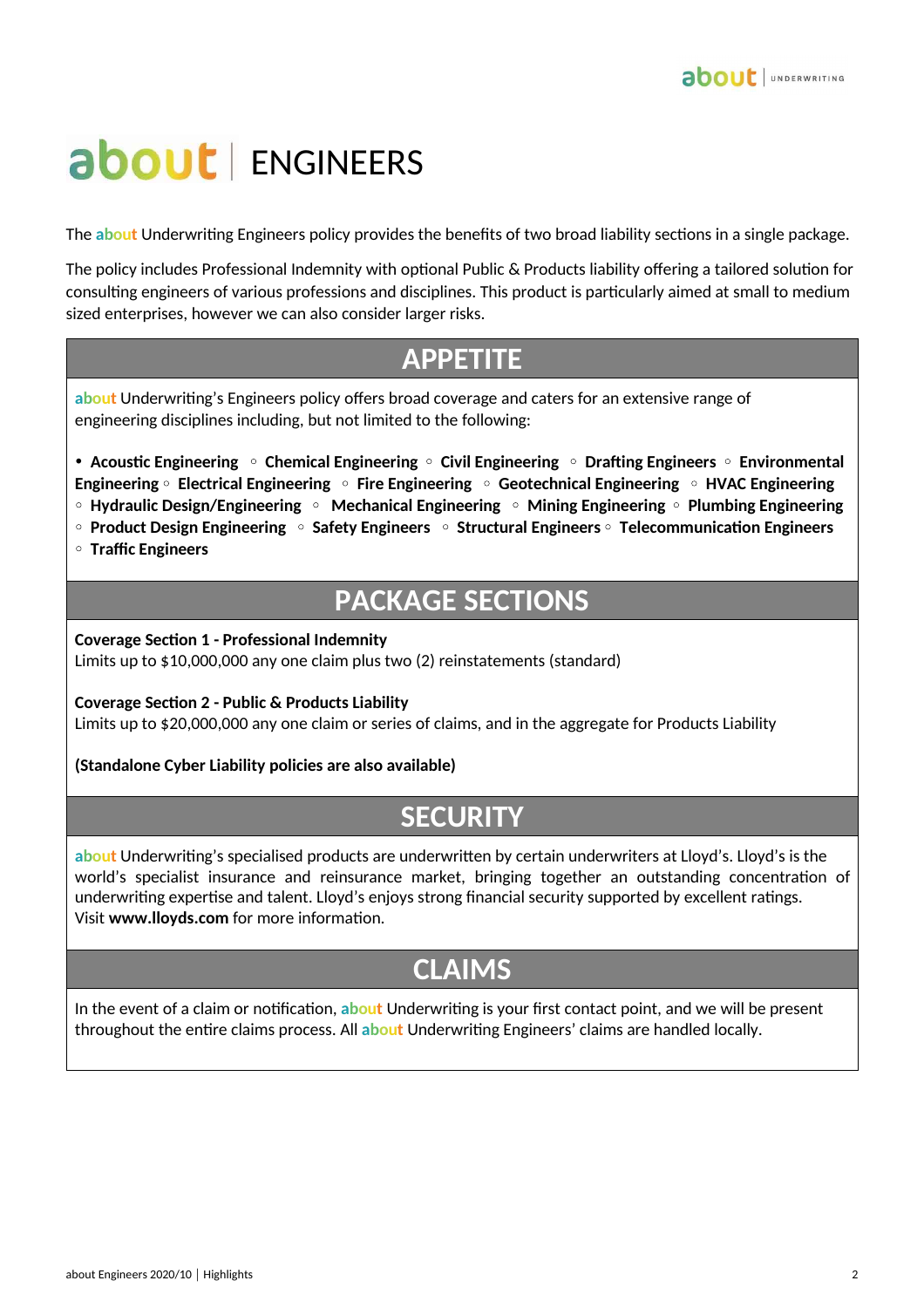| <b>PROFESSIONAL INDEMNITY COVERAGE HIGHLIGHTS</b> |                                                                                                                                                                                                                                                 |
|---------------------------------------------------|-------------------------------------------------------------------------------------------------------------------------------------------------------------------------------------------------------------------------------------------------|
| <b>CIVIL LIABILITY INSURING</b><br><b>CLAUSE</b>  | Indemnifies the Insured against Civil Liability for Loss incurred by the Insured in<br>respect of any Claim first made against the Insured during the Period of Insurance<br>arising from the provision of Professional Services by the Insured |
| <b>AUTOMATIC COVERAGE</b><br><b>EXTENSIONS</b>    | <b>Advancement of Defence Costs - full limit</b>                                                                                                                                                                                                |
|                                                   | Emergency Defence Costs - sub-limit \$25,000                                                                                                                                                                                                    |
|                                                   | Estate, Heirs, Representatives and Spouses - full limit                                                                                                                                                                                         |
|                                                   | Public Relations Expenses - sub-limit \$50,000                                                                                                                                                                                                  |
|                                                   | New Subsidiary or Business - 60 days                                                                                                                                                                                                            |
|                                                   | Compensation for Court Attendance - principal \$500 per day/employee \$250 per<br>day                                                                                                                                                           |
|                                                   | <b>Extended Reporting Period - 60 days</b>                                                                                                                                                                                                      |
|                                                   | <b>Run-Off Cover - available</b>                                                                                                                                                                                                                |
|                                                   | Previous Business Name - available                                                                                                                                                                                                              |
|                                                   | Inquiry Costs - sub-limit \$250,000                                                                                                                                                                                                             |
|                                                   | Loss of Documents - sub-limit \$500,000                                                                                                                                                                                                         |
|                                                   | <b>Continuous Cover - included</b>                                                                                                                                                                                                              |
|                                                   | Vicarious Liability - included                                                                                                                                                                                                                  |
|                                                   | Joint Venture Liability - included                                                                                                                                                                                                              |
|                                                   | Fraud and Dishonesty - full limit                                                                                                                                                                                                               |
|                                                   | Mitigation Costs and Expenses - sub-limit \$100,000                                                                                                                                                                                             |
|                                                   | Safe Design Criminal Prosecution Defence Costs - sub-limit \$250,000                                                                                                                                                                            |
|                                                   | Compensatory Civil Penalties - sub-limit \$250,000                                                                                                                                                                                              |
|                                                   | Principal's Indemnity - included                                                                                                                                                                                                                |
| <b>POLICY TERRITORY</b>                           | Cover extends to anywhere in the world excluding the United States of America                                                                                                                                                                   |
| <b>JURISDICTION</b>                               | Cover extends to claims or investigations anywhere in the world excluding the United<br><b>States of America</b>                                                                                                                                |
| <b>REINSTATEMENT OF POLICY</b><br><b>LIMIT</b>    | Standard wording provides two (2) reinstatements                                                                                                                                                                                                |
| <b>LIMIT OF INDEMNITY</b>                         | The standard limit is Costs Exclusive                                                                                                                                                                                                           |
| <b>EXCESS</b>                                     | The standard excess is Costs Inclusive                                                                                                                                                                                                          |

| <b>PUBLIC &amp; PRODUCTS LIABILITY COVERAGE HIGHLIGHTS</b>                                           |                                                                                                                                                                                                                                                                                                                                        |
|------------------------------------------------------------------------------------------------------|----------------------------------------------------------------------------------------------------------------------------------------------------------------------------------------------------------------------------------------------------------------------------------------------------------------------------------------|
| Optional Coverage Section when taken in conjunction with the Professional Indemnity Coverage Section |                                                                                                                                                                                                                                                                                                                                        |
| <b>INSURING CLAUSE</b>                                                                               | Indemnifies the Insured against all sums the Insured shall be legally liable to pay for<br>Loss incurred by the Insured arising from any Claim in respect of Bodily Injury,<br>Property Damage, Other Contingencies or Advertising Liability caused by an<br>Occurrence during the Period of Insurance in connection with the Business |
| <b>AUTOMATIC COVERAGE</b><br><b>EXTENSIONS</b>                                                       | <b>Additional Payments</b><br>Principal's Indemnity<br><b>Cross Liability</b>                                                                                                                                                                                                                                                          |
| <b>POLICY TERRITORY</b>                                                                              | Worldwide except United States of America                                                                                                                                                                                                                                                                                              |
| <b>JURISDICTION</b>                                                                                  | Cover extends to claims or investigations anywhere in the world excluding the United<br><b>States of America</b>                                                                                                                                                                                                                       |